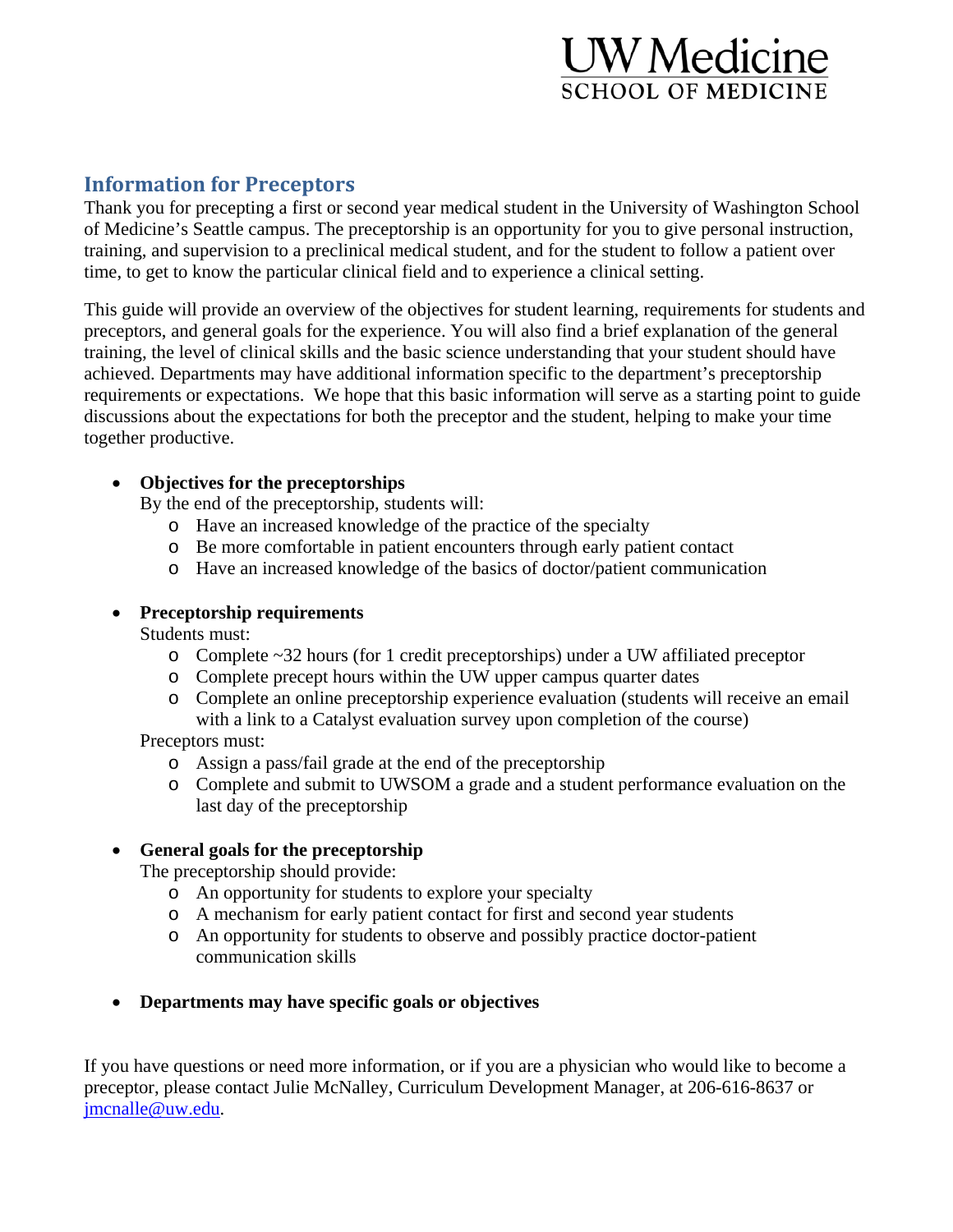| <b>First Year Skills and Experience</b> |                                                                                                                                                                                                                                                                                                                                                                                       |                                                                                                                                                                                                                                                                                                         |                                                                                                                                                                                                                                                                               |  |  |
|-----------------------------------------|---------------------------------------------------------------------------------------------------------------------------------------------------------------------------------------------------------------------------------------------------------------------------------------------------------------------------------------------------------------------------------------|---------------------------------------------------------------------------------------------------------------------------------------------------------------------------------------------------------------------------------------------------------------------------------------------------------|-------------------------------------------------------------------------------------------------------------------------------------------------------------------------------------------------------------------------------------------------------------------------------|--|--|
| Quarter                                 | <b>General Skills</b>                                                                                                                                                                                                                                                                                                                                                                 | <b>Clinical Skills</b>                                                                                                                                                                                                                                                                                  | <b>Basic Sciences</b>                                                                                                                                                                                                                                                         |  |  |
| Autumn                                  | Observation (of<br>physician or other<br>providers or staff)<br>Obtain a patient's<br>social history<br>Obtain a patient's<br>$\bullet$<br>illness story or HPI<br>(by mid-quarter)<br><b>Additional activities</b><br>based on student's<br>previous experience                                                                                                                      | Interviewing:<br><b>Social History</b><br>O<br><b>History of Present</b><br>illness (by mid quarter)<br>Physical Examination:<br>o None (taught in Spring)<br>quarter)                                                                                                                                  | Anatomy<br>Biochemistry<br>Histology<br>Systems of Human<br>Behavior                                                                                                                                                                                                          |  |  |
| Winter                                  | Observation (of<br>$\bullet$<br>physician or other<br>providers or staff)<br>Obtain a patient's<br>social history<br>Obtain a patient's HPI<br>$\bullet$<br>or other components<br>of medical database<br><b>Additional activities</b><br>based on student's<br>previous experience                                                                                                   | Interviewing:<br>$\bullet$<br><b>History of Present</b><br>illness<br><b>Social History</b><br>O<br><b>Past Medical History</b><br>O<br>(by mid quarter)<br>o Family Medical<br>History (by mid<br>quarter)<br>o ROS (by mid quarter)<br>Physical Examination:<br>o None (taught in Spring)<br>quarter) | Anatomy (fall)<br>Biochemistry (fall)<br>$\bullet$<br>Histology (fall)<br>Systems of Human<br>Behavior (fall)<br>Physiology (winter)<br>Pathology (winter)<br>$\bullet$<br>Immunology<br>(winter)                                                                             |  |  |
| Spring                                  | Observation (of<br>$\bullet$<br>physician or other<br>providers or staff)<br>Obtain a patient's HPI<br>or other components<br>of the history<br>Obtain patient's vital<br>$\bullet$<br>signs or perform other<br>parts of the physical<br>exam (taught<br>throughout the spring<br>quarter)<br><b>Additional activities</b><br>$\bullet$<br>based on student's<br>previous experience | Interviewing:<br>$\bullet$<br>o History of Present<br>illness<br>Social History<br>$\circ$<br>o Past Medical History<br>o Family Medical<br>History<br>o ROS<br>Physical Examination:<br>Taught throughout<br>Spring quarter                                                                            | Anatomy (fall)<br>$\bullet$<br>Biochemistry (fall)<br>٠<br>Histology (fall)<br>Systems of Human<br>Behavior (fall)<br>Physiology (winter)<br>Pathology (winter)<br>Immunology<br>(winter)<br>Microbiology<br>$\bullet$<br>(spring)<br>Nervous system<br>$\bullet$<br>(spring) |  |  |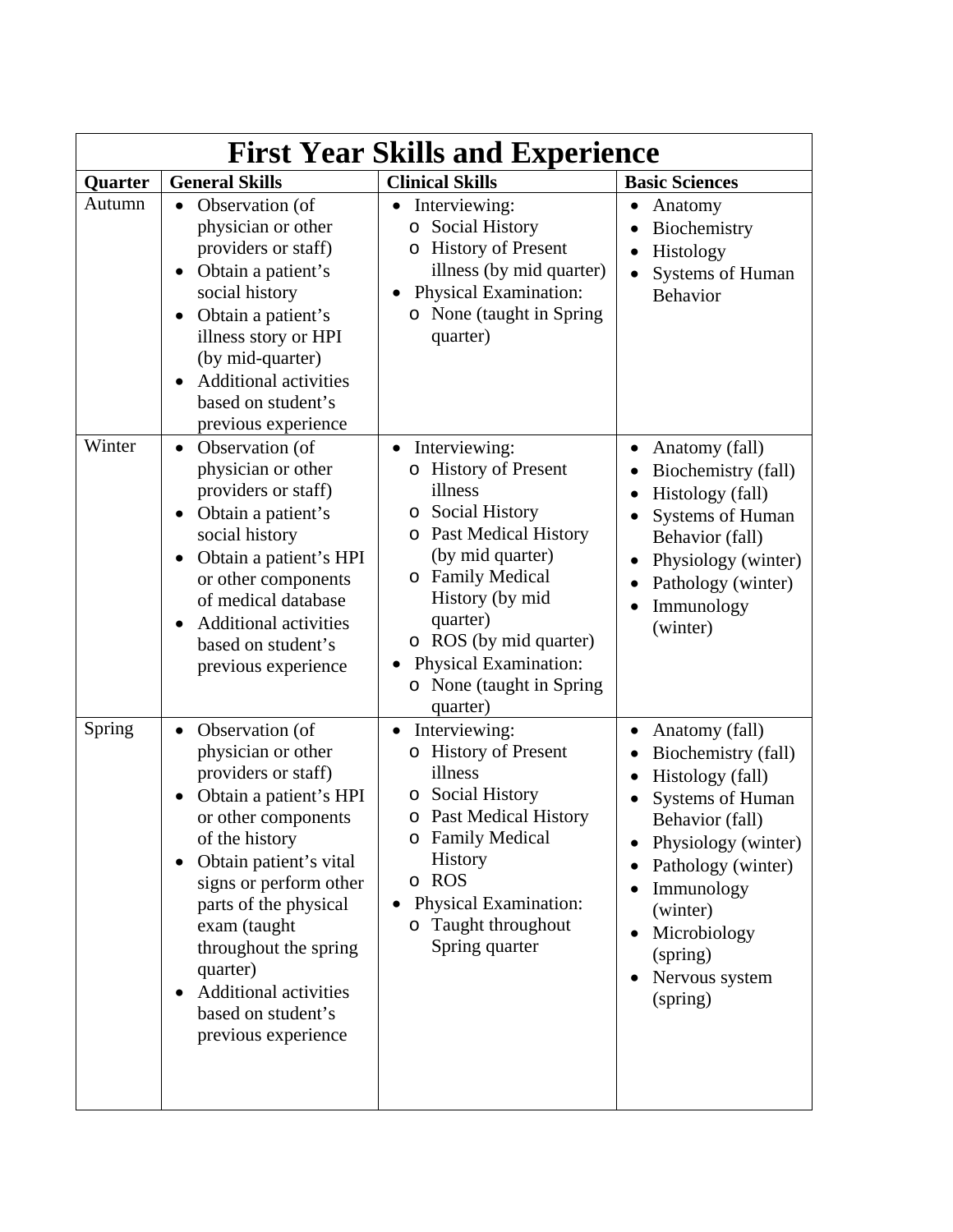| <b>Second Year Skills and Experience</b> |                                                                                                                                                                                                                                                                                                                                                                                                                     |                                                                                                                                                                                                                                                                                                                                                                                                                                                                                                                          |                                                                                                                                                                                                                                                                                                                                                                                                                                        |  |  |  |
|------------------------------------------|---------------------------------------------------------------------------------------------------------------------------------------------------------------------------------------------------------------------------------------------------------------------------------------------------------------------------------------------------------------------------------------------------------------------|--------------------------------------------------------------------------------------------------------------------------------------------------------------------------------------------------------------------------------------------------------------------------------------------------------------------------------------------------------------------------------------------------------------------------------------------------------------------------------------------------------------------------|----------------------------------------------------------------------------------------------------------------------------------------------------------------------------------------------------------------------------------------------------------------------------------------------------------------------------------------------------------------------------------------------------------------------------------------|--|--|--|
| Quarter                                  | <b>General Skills</b>                                                                                                                                                                                                                                                                                                                                                                                               | <b>Clinical Skills</b>                                                                                                                                                                                                                                                                                                                                                                                                                                                                                                   | <b>Basic Sciences</b>                                                                                                                                                                                                                                                                                                                                                                                                                  |  |  |  |
| Autumn                                   | Observation (of<br>$\bullet$<br>physician or other<br>providers or staff)<br>Obtain a patient's<br>HPI, social history<br>or other components<br>of medical database<br>Perform physical<br>$\bullet$<br>exam<br>Evaluate patient<br>$\bullet$<br>complaint with<br>appropriate history<br>and physical exam<br><b>Additional activities</b><br>$\bullet$<br>based on student's<br>previous experience              | Interviewing:<br><b>Principles of Medical</b><br>$\circ$<br>interviewing<br><b>Complete Medical</b><br>O<br>Database<br>Write-up:<br>o Complete Medical<br>Database<br>Introduced to SOAP<br>$\Omega$<br>note format<br><b>Oral Case Presentation:</b><br>o Complete Oral Case<br>Presentation<br>o Focused Case<br>Presentation<br>Clinical Reasoning:<br>Differential Diagnosis<br>Physical Examination:<br>o Basic Physical Exam<br><b>Advanced Exams:</b><br>$\circ$<br>Skin, Cardiology,<br>Pulmonary,<br>Endocrine | 1 <sup>st</sup><br>year:<br>Anatomy (fall)<br>O<br>Biochemistry (fall)<br>O<br>Histology (fall)<br>O<br>Systems of Human<br>O<br>Behavior (fall)<br>Physiology (winter)<br>O<br>Pathology (winter)<br>O<br>Immunology<br>O<br>(winter)<br>Microbiology<br>$\circ$<br>(spring)<br>o Nervous system<br>(spring)<br>$2nd$ year Organ System<br>courses:<br>o Fall: Skin,<br>Endocrine,<br>Cardiovascular,<br>Pulmonary, Urinary<br>System |  |  |  |
| Winter                                   | Observation (of<br>$\bullet$<br>physician or other<br>providers or staff)<br>Obtain a patient's<br>$\bullet$<br>HPI, social history<br>or other components<br>of medical database<br>Perform physical<br>$\bullet$<br>exam<br>Evaluate patient<br>$\bullet$<br>complaint with<br>appropriate history<br>and physical exam<br><b>Additional activities</b><br>$\bullet$<br>based on student's<br>previous experience | Interviewing:<br>o Principles of Medical<br>interviewing<br><b>Complete Medical</b><br>Database<br>Write-up:<br>o Complete Medical<br>Database<br>o Introduced to SOAP<br>note format<br><b>Oral Case Presentation:</b><br>o Complete Oral Case<br>Presentation<br>o Focused Case<br>Presentation<br><b>Clinical Reasoning:</b><br>o Differential<br>Diagnosis<br>Physical Examination:<br>o Basic Physical Exam                                                                                                         | $1st$ year:<br>$\bullet$<br>Anatomy (fall)<br>$\circ$<br>Biochemistry (fall)<br>O<br>Histology (fall)<br>O<br>Systems of Human<br>O<br>Behavior (fall)<br>o Physiology (winter)<br>Pathology (winter)<br>O<br>Immunology<br>O<br>(winter)<br>o Microbiology<br>(spring)<br>o Nervous system<br>(spring)<br>$2nd$ year Organ System<br>courses:<br>o Fall: Skin,<br>Endocrine,<br>Cardiovascular,<br>Pulmonary, Urinary                 |  |  |  |